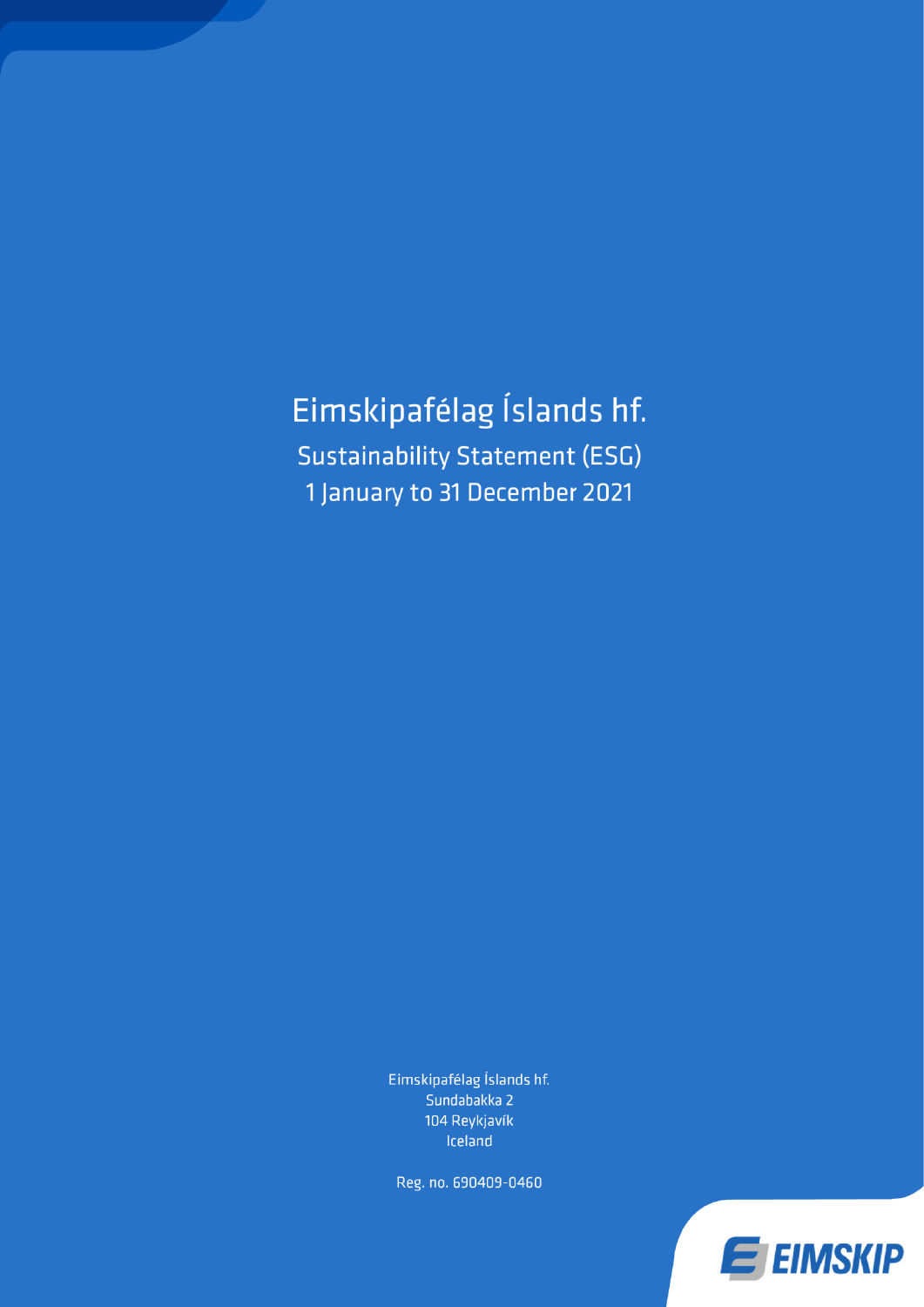### Statement by the CEO

The Sustainability Statement reflects the ESG guidelines issued by Nasdaq Iceland and the Nordic countries in 2019. These guidelines are based on recommendations made in 2015 by the United Nations, the Sustainable Stock Exchange Initiative, and the World Federation of Exchange. Reference is also made to the GRI Standard (Global Reporting Initiative, GRI100-400) and its Reporting Principles (P1-10) of the United Nations Global Compact (UNGC).

The information presented in this statement covers the period January 1 to December 31, 2021. The report gives statistical information from the year 2015, which allows us to assess the scope, position, and potential impact of core activities concerning environmental, social, and governance matters. This report creates a basis for guiding the development of these matters in the coming years.

Eimskipafélag Íslands hf. uses the environmental software Klappir to make the Sustainability Statement. The environmental statement covers the operation of Eimskipafélag Íslands hf., Eimskip Ísland ehf., Faroe Ship, and the Company's shipping department in Norway, Eimskip Germany, Eimskip Poland, Eimskip Spain, and Eimskip UK. The Social and Governance statement includes all employees.

The software ensures traceability, transparency, and efficiency in the collection and dissemination of environmental information. Data on fuel consumption, electricity consumption, and the use of hot and cold water are automatically collected. The origin of data can then be traced back to the supplier.

I hereby confirm The Company's Sustainability Statement for the period from January 1 to December 31, 2021

Ville lui pontiinn

Reykjavík, February 2022 Vilhelm Már Þorsteinsson CEO, Eimskipafélag Íslands hf.

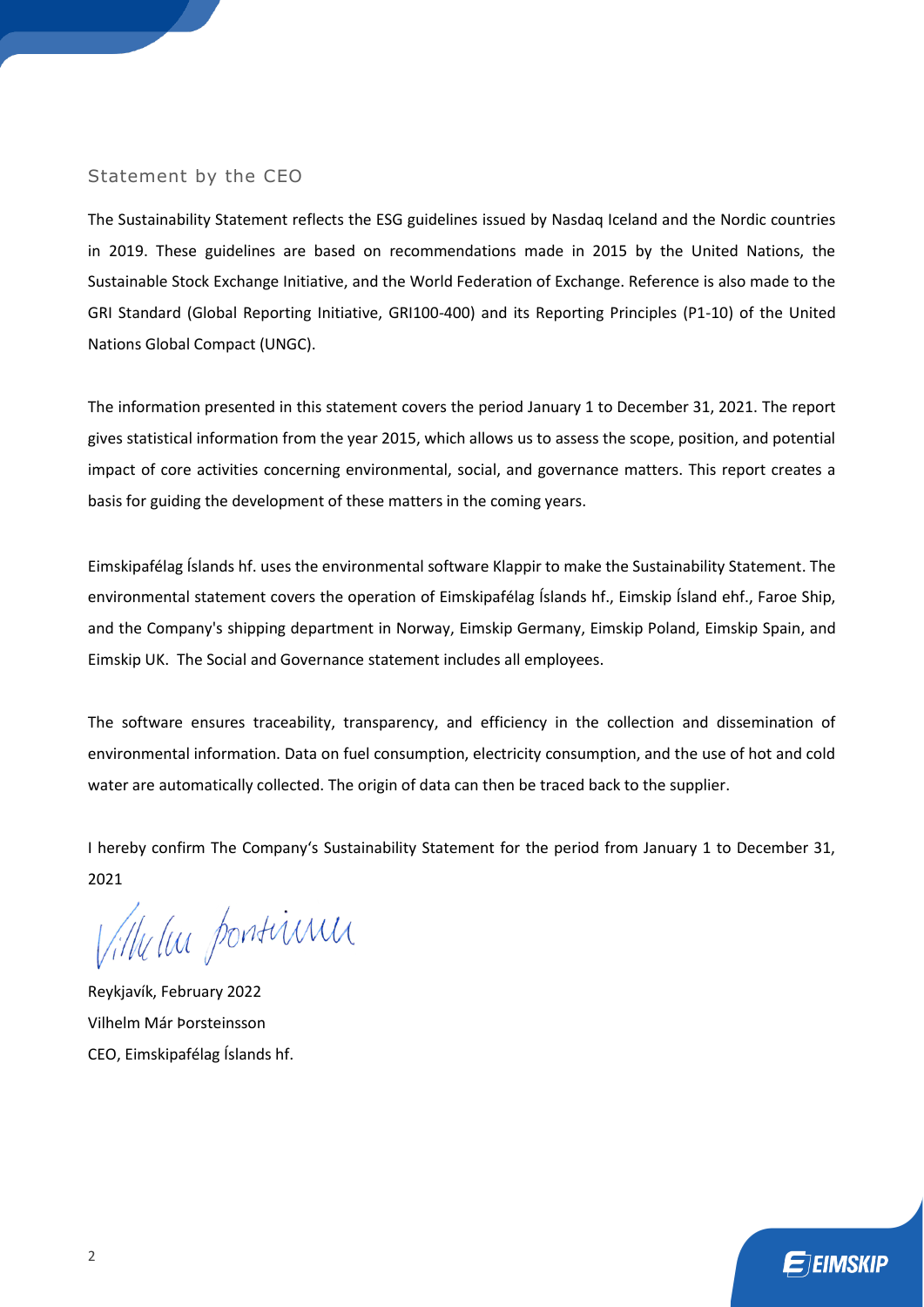# SUSTAINABILITY STATEMENT

Project manager: Selja Ósk Snorradóttir

Eimskip's sustainability statement reflects the ESG guidelines issued by Nasdaq Iceland and the Nordic countries in 2019. These guidelines are based on recommendations made in 2015 by the United Nations, the Sustainable Stock Exchange Initiative, and the World Federation of Exchange. Reference is also made to the GRI Standard (Global Reporting Initiative, GRI100-400) and its Reporting Principles (P1-10) of the United Nations Global Compact (UNGC).

Klappir has assisted with the sustainability statement. The statement is based on information that the Klappir sustainability platform has gathered throughout the year.

The sustainability statement contains key information on environmental, social, and governance aspects in Eimskip's operations. Klappir planned and conducted the work in accordance with the principles of the Greenhouse Gas Protocol standards (Relevance, Accuracy, Completeness, Consistency, Transparency).

Klappir has reviewed and assessed Eimskip's data with accuracy and the best available information at this time, excluding the social and governance data. Klappir is not responsible for any investment decisions based on the information presented in this statement.

Reykjavík, February 2022

Jón Ágúst Þorsteinsson Ph.D. CEO, Klappir

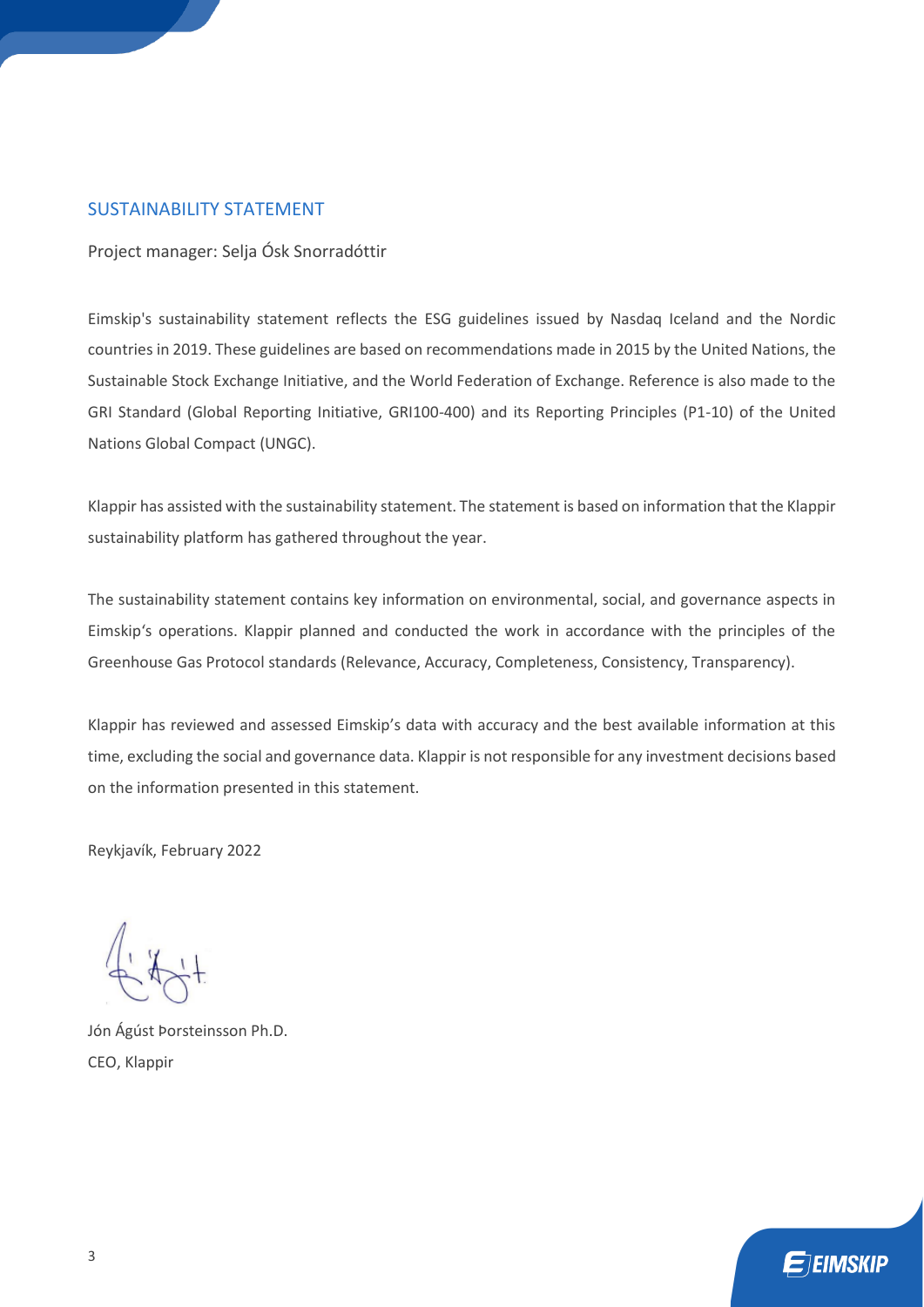# ORGANIZATIONAL AND OPERATIONAL BOUNDARIES

### **About Eimskip**

Eimskip is a leading transportation company in the North Atlantic providing container and reefer liner services with connections to international markets and is specialized in worldwide freight forwarding services with a focus on frozen and chilled commodities.

### **Organizational Boundaries**

### **Environmental**

The "Operational Control" methodology has been chosen to report on Eimskip's emissions. According to the "Operational Control" methodology, companies should account for 100 percent of greenhouse gas emissions from operations under their control. It should not account for greenhouse gas emissions from operations that it has no control over, even though it has a vested interest in its operations.

Eimskip's environmental statement covers the following entities:

- Eimskipafélag Íslands hf.
- Eimskip Ísland ehf.
- Eimskip's shipping department in Norway
- Faroe Ship
- Eimskip Germany
- Eimskip Poland
- Eimskip Spain
- Eimskip UK

Eimskip aims to get a complete overview of all ESG data of its' subsidiaries over the next year.

### **Social and Governance**

All employees (1621) are now included in Social and Governance part of the ESG statement.

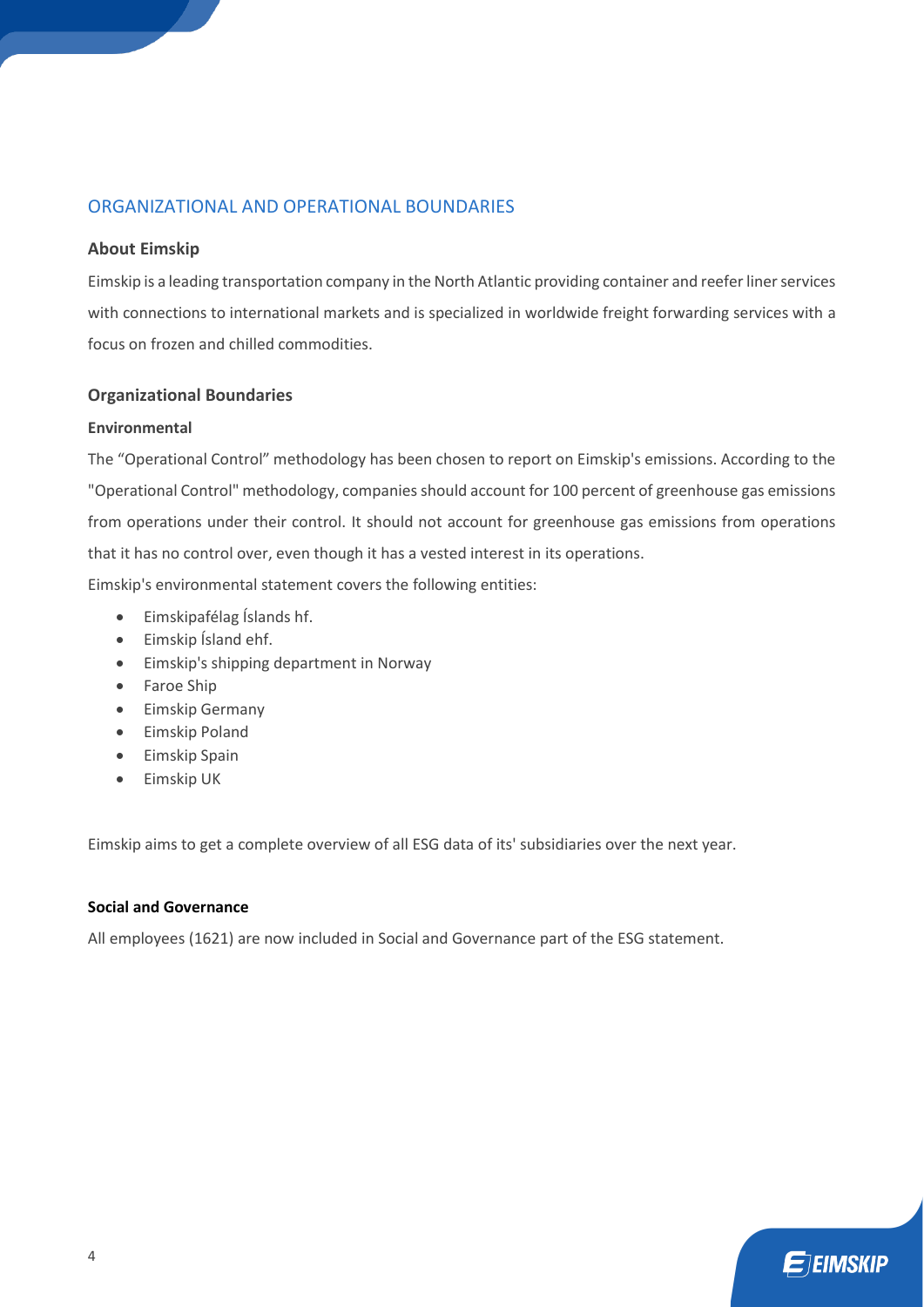### **Operational Boundaries**

Eimskip has taken steps towards including all subsidiaries in the sustainability statement. All subsidiaries are now included in social and governance data. Environmental data is included for the first time this year for the following entities for Scope 1 and Scope 2: Faroe Ship, Eimskip Germany, Eimskip Poland, Eimskip Spain and Eimskip UK, excluding heating data for Eimskip Poland and Eimskip UK. Currently, Scope 3 data is only available for operations in Iceland.

### **Scope 1**

Mobile combustion and stationary combustion

# **Scope 2**

Electricity and heating

# **Scope 3**

- 3.5. Waste generated in operations
- 3.6. Business travel
	- Icelandair flights from January 2015 to March 2019.
	- Domestic flights in Iceland with Air Iceland Connect from January 2018.
	- All international flights from March 2019 (from Eimskip's registration system).

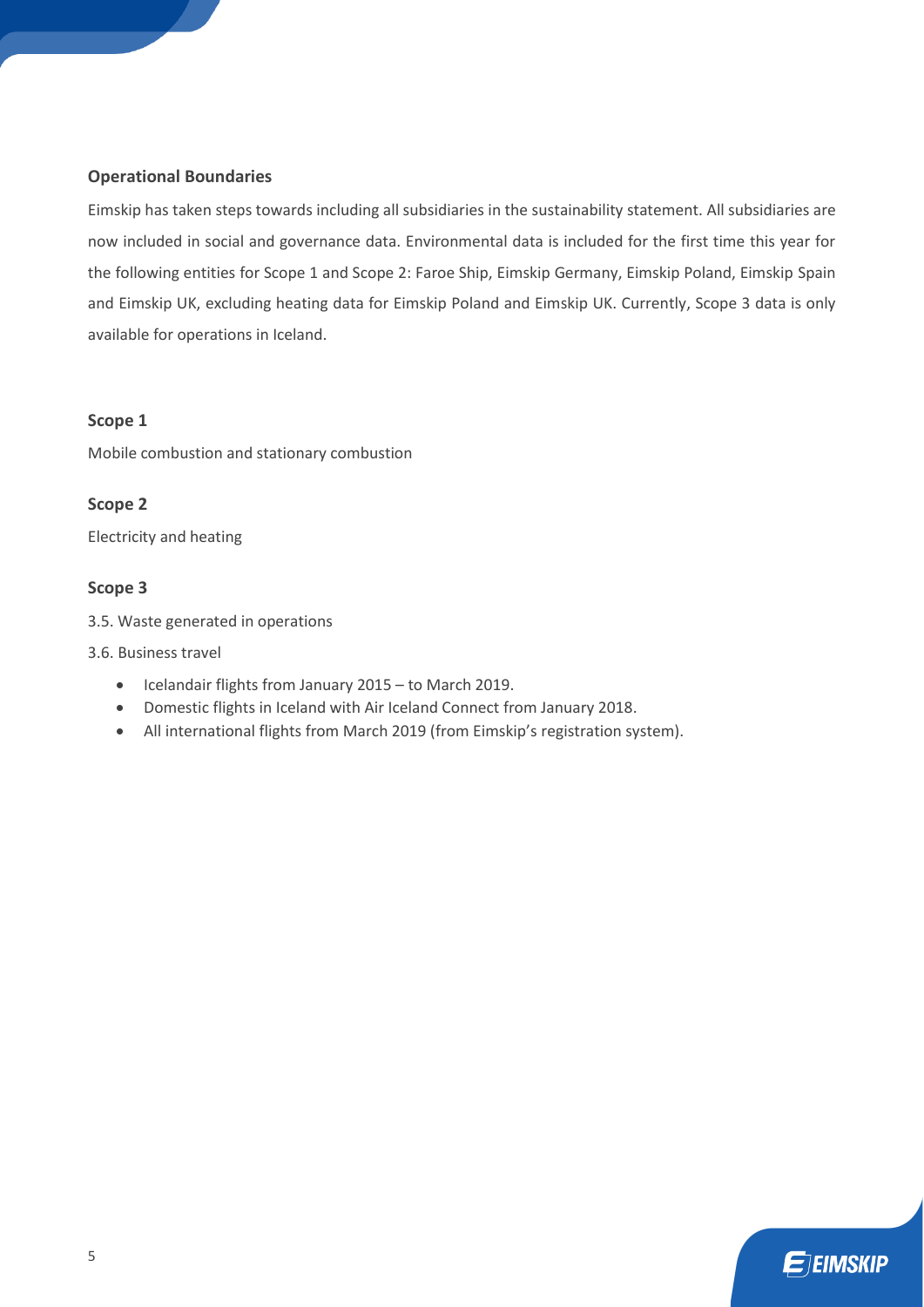# **HIGHLIGHTS**

*Greenhouse Gas Emissions:* Eimskip's Total emissions were 297,988 tCO2e in 2021. Scope 2 emissions amounted to 1,102 tCO2e. The significant increase in Scope 2 emissions between years is due to the addition of Eimskip International offices in this year's statement.

*Energy Usage:* Eimskip's total energy usage was 1,180,312,235 kwh in 2021. Energy usage includes electricity, heating, and fuel usage. Thereof, indirect energy usage from hot water and electricity consumption amounted to 28,367,0683 kWh.

*Key performance indicators:* Eimskip's emissions per unit of transported cargo have decreased by 18% since the year 2015.

**Additions since the last statement:** Eimskip has taken steps towards including all subsidiaries in the sustainability statement.

All subsidiaries are now included in social and governance data.

Environmental data is included for the first time this year for the following entities for Scope 1 and Scope 2: Faroe Ship, Eimskip Germany, Eimskip Poland, Eimskip Spain, and Eimskip UK, excluding heating data for Eimskip Poland and Eimskip UK.

*Carbon offset:* Eimskip's total carbon offset measures amounted to 843 tCO2e.

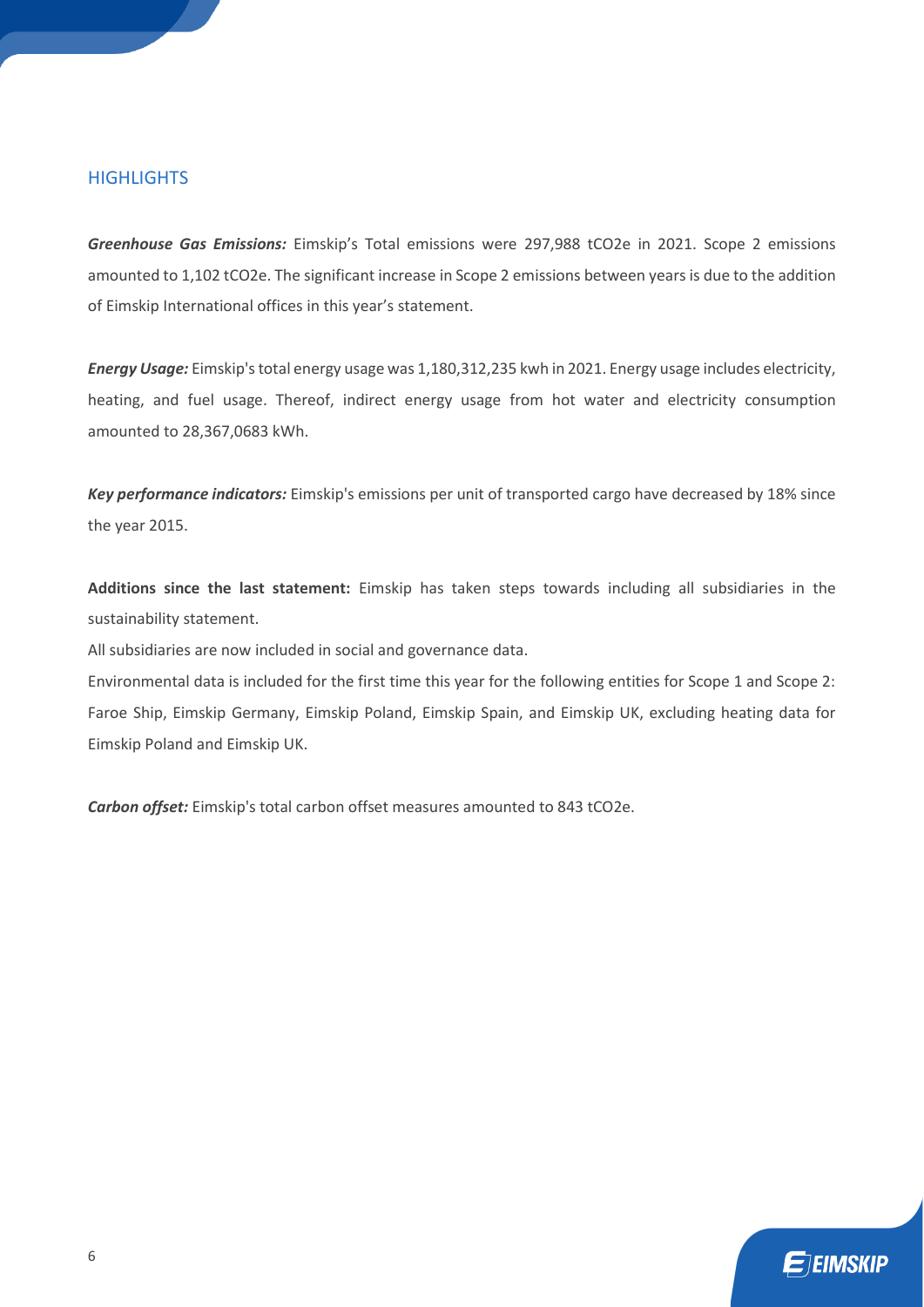# OPERATIONAL PARAMETERS

|                                                                                              | Unit                      | 2015      | 2017      | 2018      | 2019      | 2020      | 2021      |
|----------------------------------------------------------------------------------------------|---------------------------|-----------|-----------|-----------|-----------|-----------|-----------|
| Total Revenue <sup>1</sup>                                                                   | EUR m                     | 338       | 393,1     | 415       | 416,3     | 383       | 556,3     |
| Number of full-time equivalent employee <sup>1</sup>                                         | <b>FTEs</b>               | 842       | 916       | 896       | 887       | 800       | 1.062     |
| Transported cargo                                                                            | tonne                     | 1.866.665 | 2.127.978 | 2.262.791 | 2.356.632 | 2.479.001 | 2.602.455 |
|                                                                                              |                           |           |           |           |           |           |           |
| <b>Key performance indicators</b>                                                            | Unit                      | 2015      | 2017      | 2018      | 2019      | 2020      | 2021      |
| GHG emissions per unit of transported cargo adjusted to the scope of the official KPI set in |                           |           |           |           |           |           |           |
| 2015 <sup>2</sup>                                                                            | kgCO <sub>2</sub> e/tonne | 126,3     | 112,1     | 111,9     | 111,6     | 105,9     | 103,1     |
| development of GHG per transported unit                                                      | %                         | 100%      | 89,0%     | 88,8%     | 88,6%     | 84,1%     | 81,8%     |

 $1$  Offices in the Faroe Islands Germany, Poland, Spain and the UK are now part of the environmental ESG statement in addition to Eimskipafélag Íslands and vessel departments in Norway and Faroe Island

<sup>&</sup>lt;sup>2</sup> Official KPI set in 2015 is used to measure the development of reducing GHG emissions by 40% before 2030. It represents all Scope 1 emissions of all vessels in Iceland, Norway and Faroe Islands and trucks/equipment in per tonne of transported unit. The KPI is adjusted to vessel sharing agreement with Royal Arctic Line (RAL) due to rules regarding transportation to and from Greenland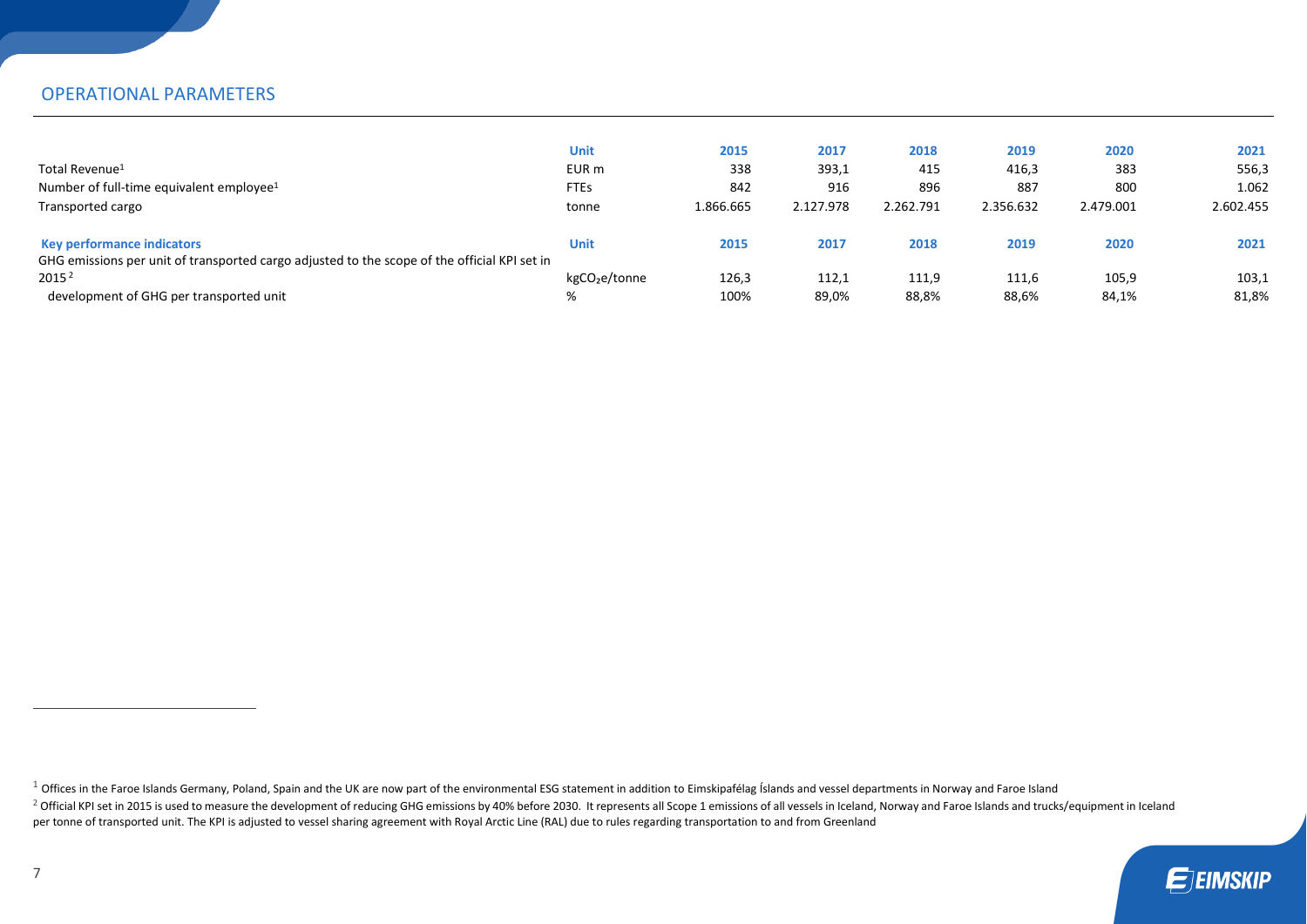# ENVIRONMENTAL

| <b>Greenhouse Gas Emissions</b>                                                                       | <b>Unit</b>              | 2015        | 2017        | 2018        | 2019          | 2020          | 2021          |
|-------------------------------------------------------------------------------------------------------|--------------------------|-------------|-------------|-------------|---------------|---------------|---------------|
| Scope 1                                                                                               | tCO <sub>2</sub> e       | 235.139     | 238.575     | 253.179     | 262.984       | 278.095       | 296.684       |
| Scope 2 (location-based)                                                                              | tCO <sub>2</sub> e       | 267         | 239         | 264         | 260           | 267           | 1.102         |
| Scope $33$                                                                                            | tCO <sub>2</sub> e       | 375         | 442         | 508         | 416           | 316           | 202           |
| Gross operational carbon emission                                                                     | tCO <sub>2</sub> e       | 235.781     | 239.256     | 253.951     | 263.661       | 278.678       | 297.988       |
| E1   UNGC: P7   GRI 305-1,305-2,305-3   SASB: General Issue / GHG Emissions   TCFD: Metrics & Targets |                          |             |             |             |               |               |               |
| <b>Emissions Intensity</b>                                                                            | <b>Unit</b>              | 2015        | 2017        | 2018        | 2019          | 2020          | 2021          |
| GhG emissions per megawatt-hour consumed                                                              | kgCO <sub>2</sub> e/MWh  | 273         | 261         | 262         | 262           | 256           | 252           |
| GhG emissions per full-time equivalent (FTEe) employee                                                | kgCO <sub>2</sub> e/FTEs | 280.024     | 261.196     | 283.427     | 297.250       | 348.348       | 280.591       |
| GhG emissions per unit of revenue                                                                     | kgCO <sub>2</sub> e/EURm | 697.576     | 608.638     | 611.929     | 633.343       | 727.620       | 535.658       |
| E2   UNGC: P7, P8   GRI 305-4   SDG: 13   SASB: General Issue / GHG Emissions, Energy Management      |                          |             |             |             |               |               |               |
| <b>Energy Usage</b>                                                                                   | <b>Unit</b>              | 2015        | 2017        | 2018        | 2019          | 2020          | 2021          |
| Total energy consumption                                                                              | kWh                      | 863.091.987 | 915.014.499 | 970.968.590 | 1.006.773.316 | 1.089.270.905 | 1.180.312.235 |
| Of which energy from biofuel                                                                          | kWh                      | $\Omega$    | 0           | 0           | 0             | 15.572        | 119.732       |
| Of which energy from fossil fuel                                                                      | kWh                      | 835.243.214 | 887.918.080 | 941.852.808 | 979.195.318   | 1.061.977.271 | 1.151.825.434 |
| Of which energy from electricity                                                                      | kWh                      | 16.231.089  | 16.349.975  | 16.725.329  | 16.677.931    | 15.697.285    | 17.911.972    |
| Of which energy from heating                                                                          | kWh                      | 11.617.684  | 10.746.444  | 12.390.454  | 10.900.068    | 11.580.777    | 10.455.096    |
| Direct Energy Consumption                                                                             | kWh                      | 835.243.214 | 887.918.080 | 941.852.808 | 979.195.318   | 1.061.992.843 | 1.151.945.167 |
| Indirect Energy Consumption                                                                           | kWh                      | 27.848.773  | 27.096.419  | 29.115.782  | 27.577.999    | 27.278.062    | 28.367.068    |
|                                                                                                       |                          |             |             |             |               |               |               |

*E3|UNGC: P7, P8|GRI 302-1, 302-2|SDG: 12|SASB: General Issue / Energy Management*

 $3$  Scope 3 data is only available for operations in Iceland

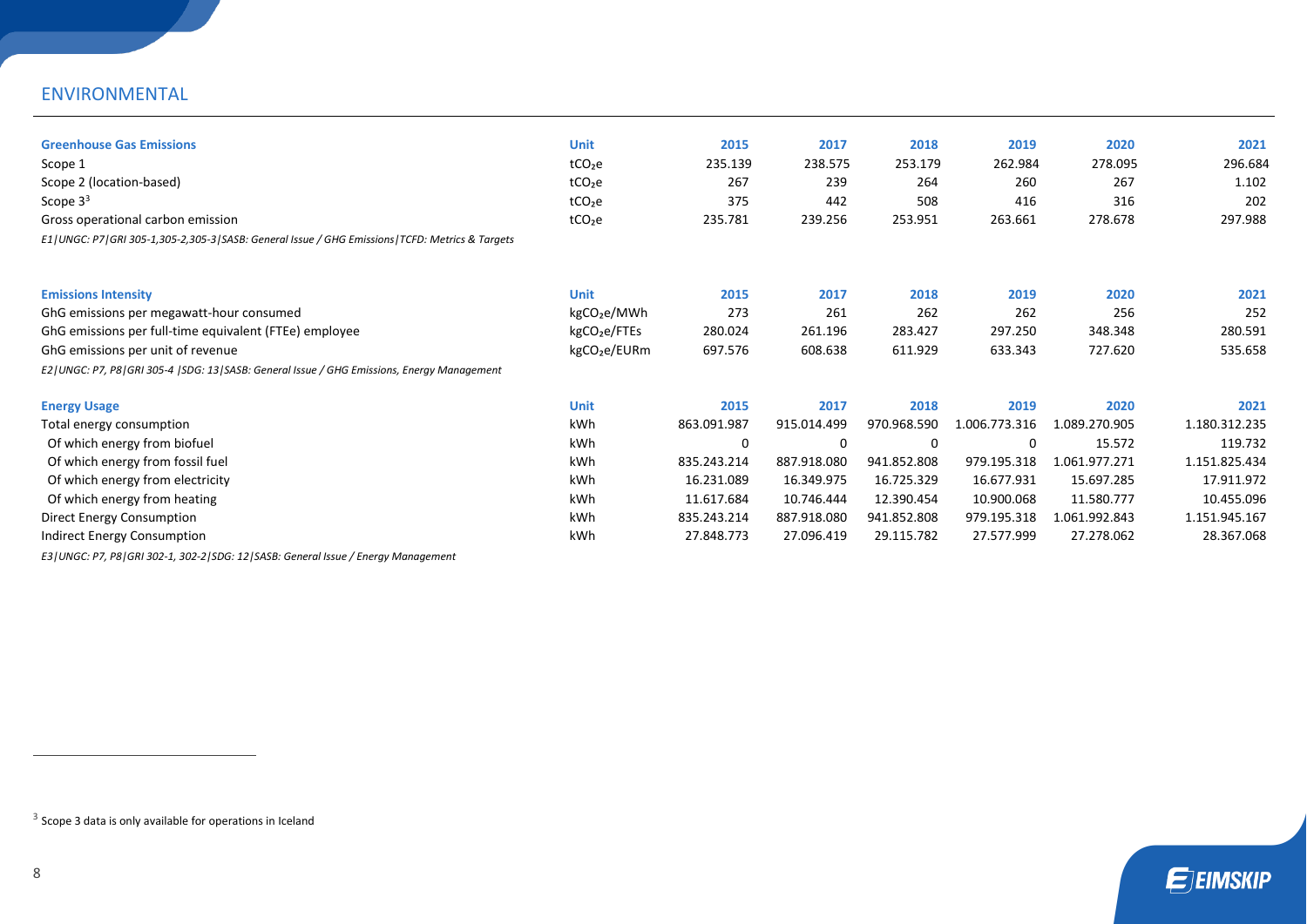| <b>Energy Intensity</b>                                                           | <b>Unit</b>    | 2015      | 2017      | 2018      | 2019      | 2020      | 2021      |
|-----------------------------------------------------------------------------------|----------------|-----------|-----------|-----------|-----------|-----------|-----------|
| Energy per full-time equivalent (FTEe) employee                                   | kWh/FTEs       | 1.025.050 | 998.924   | 1.083.670 | 1.135.032 | 1.361.589 | 1.111.405 |
| Energy per unit of revenue                                                        | kWh/EUR m      | 2.553.527 | 2.327.689 | 2.339.683 | 2.418.384 | 2.844.049 | 2.121.708 |
| E4   UNGC: P7, P8   GRI 302-3   SDG: 12   SASB: General Issue / Energy Management |                |           |           |           |           |           |           |
| <b>Energy Mix</b>                                                                 | <b>Unit</b>    | 2015      | 2017      | 2018      | 2019      | 2020      | 2021      |
| <b>Fossil Fuel</b>                                                                | %              | 97,1%     | 97, %     | 97%       | 97,3%     | 97,5%     | 97,7%     |
| <b>Nuclear Energy</b>                                                             | %              | 0,2%      | 0%        | 0%        | 0%        | 0%        | 0%        |
| Renewable Energy                                                                  | %              | 2,7%      | 3%        | 2,9%      | 2,7%      | 2,5%      | 2,3%      |
| E5   GRI 302-1   SDG: 7   SASB: General Issue / Energy Management                 |                |           |           |           |           |           |           |
| <b>Water Usage</b>                                                                | <b>Unit</b>    | 2015      | 2017      | 2018      | 2019      | 2020      | 2021      |
| Total water consumption                                                           | m <sup>3</sup> | 245.462   | 235.998   | 260.536   | 252.292   | 230.032   | 219.613   |
| Cold water                                                                        | m <sup>3</sup> | 45.157    | 50.715    | 46.907    | 64.360    | 30.364    | 39.455    |
| Hot water                                                                         | m <sup>3</sup> | 200.305   | 185.284   | 213.629   | 187.932   | 199.669   | 180.128   |
| E6   GRI: 303-5   SDG: 6   SASB: General Issue / Water & Wastewater Management    |                |           |           |           |           |           |           |
| <b>Waste Management</b>                                                           | <b>Unit</b>    | 2015      | 2017      | 2018      | 2019      | 2020      | 2021      |
| Total waste generated                                                             | kg             | 660.481   | 862.691   | 1.109.356 | 1.217.918 | 1.198.288 | 1.347.263 |
| Of which sorted waste                                                             | kg             | 14.922    | 22.565    | 683.657   | 886.821   | 876.658   | 1.013.316 |
| Of which unsorted waste                                                           | kg             | 330.200   | 423.838   | 400.789   | 331.097   | 321.630   | 333.947   |
| Recycled/recovery                                                                 | kg             | 327.589   | 427.670   | 580.752   | 363.382   | 272.938   | 407.512   |
| Landfill/disposal                                                                 | kg             | 332.802   | 435.021   | 528.604   | 854.536   | 925.350   | 939.751   |
| Percentage of sorted waste                                                        | %              | 2,3%      | 2,6%      | 61,6%     | 72,8%     | 73,2%     | 75%       |
| Percentage of recycled waste                                                      | $\%$           |           |           | 52,4%     | 29,8%     | 22,8%     | 30,2%     |
| <b>Waste Intensity</b>                                                            | <b>Unit</b>    | 2015      | 2017      | 2018      | 2019      | 2020      | 2021      |
| Total waste per full-time equivalent (FTEe) employee                              | kg/FTEs        | 784       | 942       | 1.238     | 1.373     | 1.498     | 1.269     |
| Total waste per unit of revenue                                                   | kg/EUR m       | 1.954     | 2.195     | 2.673     | 2.926     | 3.129     | 2.422     |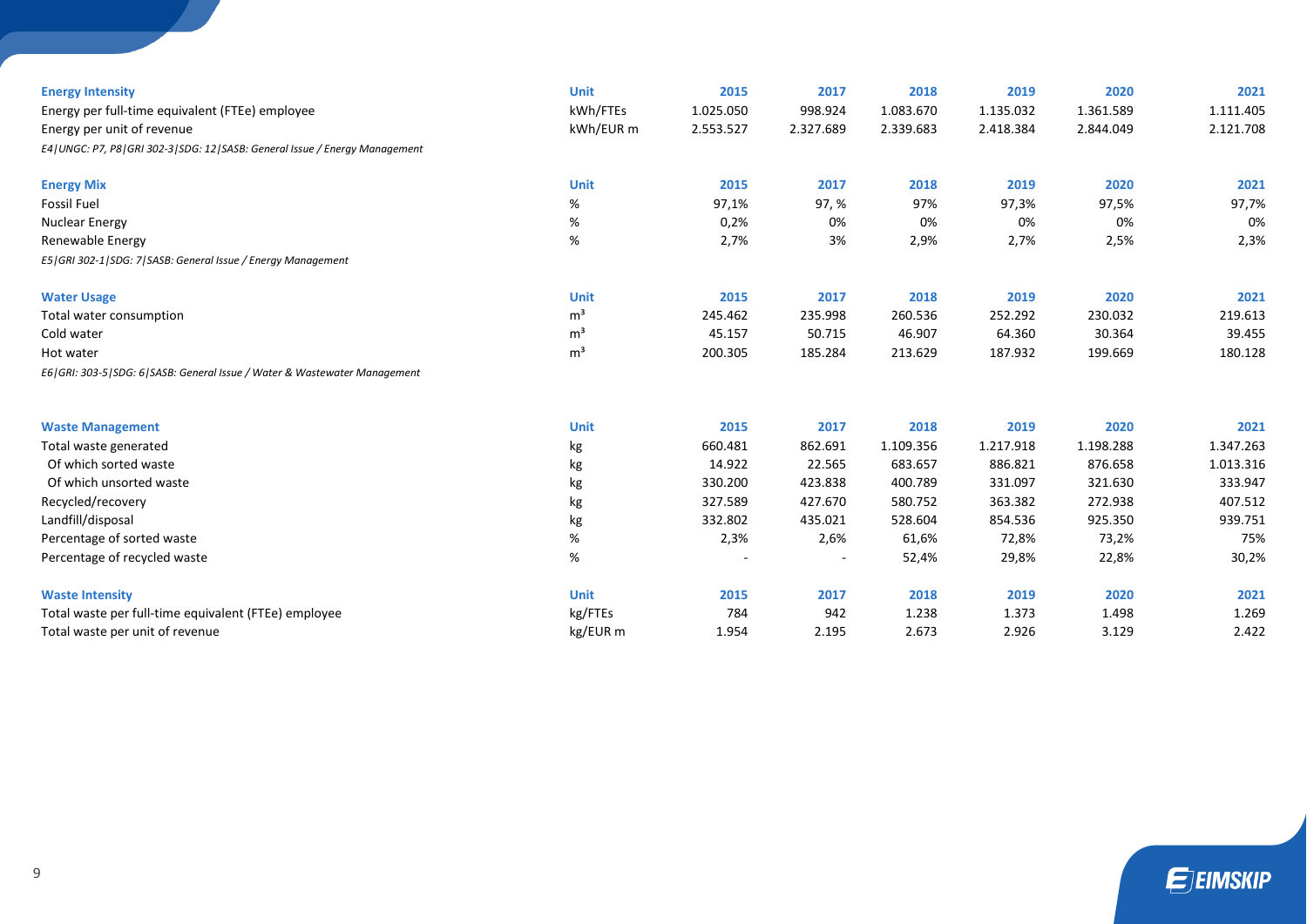| <b>Business Trips</b>                                  | <b>Unit</b>        | 2015                     | 2017       | 2018        | 2019       | 2020       | 2021       |
|--------------------------------------------------------|--------------------|--------------------------|------------|-------------|------------|------------|------------|
| Emissions from business trips                          | tCO <sub>2</sub> e | 112,5                    | 105,7      | 105,4       | 154,3      | 85,2       | 63,7       |
| Flights                                                | tCO <sub>2</sub> e | 112,5                    | 105,7      | 105,4       | 154,3      | 85,2       | 63,7       |
|                                                        | <b>Unit</b>        |                          |            |             |            | 2020       | 2021       |
| Primary energy source of cars and trucks               |                    | 2015                     | 2017       | 2018        | 2019       |            |            |
| Total fuel consumption in kg                           | kg                 | 72.585.053               | 74.359.126 | 78.810.569  | 82.028.172 | 86.549.791 | 91.687.884 |
| Petrol                                                 | kg                 | 45.627                   | 38.682     | 32.503      | 32.481     | 23.354     | 31.841     |
| Biomethane                                             | kg                 |                          |            |             |            | 1.030      | 7.918      |
| Diesel oil                                             | kg                 | 3.502.824                | 3.734.419  | 3.701.350   | 3.587.557  | 3.206.992  | 3.913.200  |
| <b>Paper Management</b>                                | <b>Unit</b>        | 2015                     | 2017       | 2018        | 2019       | 2020       | 2021       |
| Total weight of printed papers                         |                    |                          | 12.553     | 14.077      | 11.567     | 7.347      | 5.672      |
| Total amount of printed paper                          | pages              | $\overline{\phantom{a}}$ | 2.268.508  | 2.479.098   | 1.915.851  | 1.248.404  | 1.003.384  |
| of which color print                                   | pages              | $\overline{\phantom{a}}$ | 247.264    | 342.113     | 402.327    | 223.986    | 133.397    |
| of which black/white print                             | pages              | $\sim$                   | 2.021.244  | 2.136.985   | 1.513.524  | 1.024.418  | 869.987    |
| <b>Emissions neutralized by carbon offset projects</b> | <b>Unit</b>        | 2015                     | 2017       | 2018        | 2019       | 2020       | 2021       |
| Total emissions offset                                 | tCO <sub>2</sub> e | 0                        | 0          | 0           | 6,9        | 4,5        | 843        |
| Emissions offset by forestry                           | tCO <sub>2</sub> e | 0                        | 0          | 0           | 6,9        | 4,5        | 843        |
| Emissions offset by wetland restoration                | tCO <sub>2</sub> e | 0                        | 0          | $\mathbf 0$ | 0          | 0          | 0          |
| <b>Carbon Taxes</b>                                    | <b>Unit</b>        | 2015                     | 2017       | 2018        | 2019       | 2020       | 2021       |
| Carbon tax, gas- and diesel oil                        | ISK/litre          | 5,84                     | 6,3        | 9,45        | 10,4       | 11,45      | 11,75      |
| Carbon tax, gasoline                                   | ISK/litre          | 5,1                      | 5,5        | 8,25        | 9,1        | 10         | 10,25      |
| Carbon tax, fuel oil                                   | ISK/kg             | 7,23                     | 7,75       | 11,65       | 12,8       | 14,1       | 14,45      |
| Carbon tax, crude oil, etc                             | ISK/kg             | 6,44                     | 6,9        | 10,35       | 11,4       | 12,55      | 12,85      |
| <b>Total Carbon Tax (ESR)</b>                          | <b>ISK</b>         | 24.376.723               | 27.962.306 | 41.507.834  | 44.288.914 | 43.511.447 | 54.529.385 |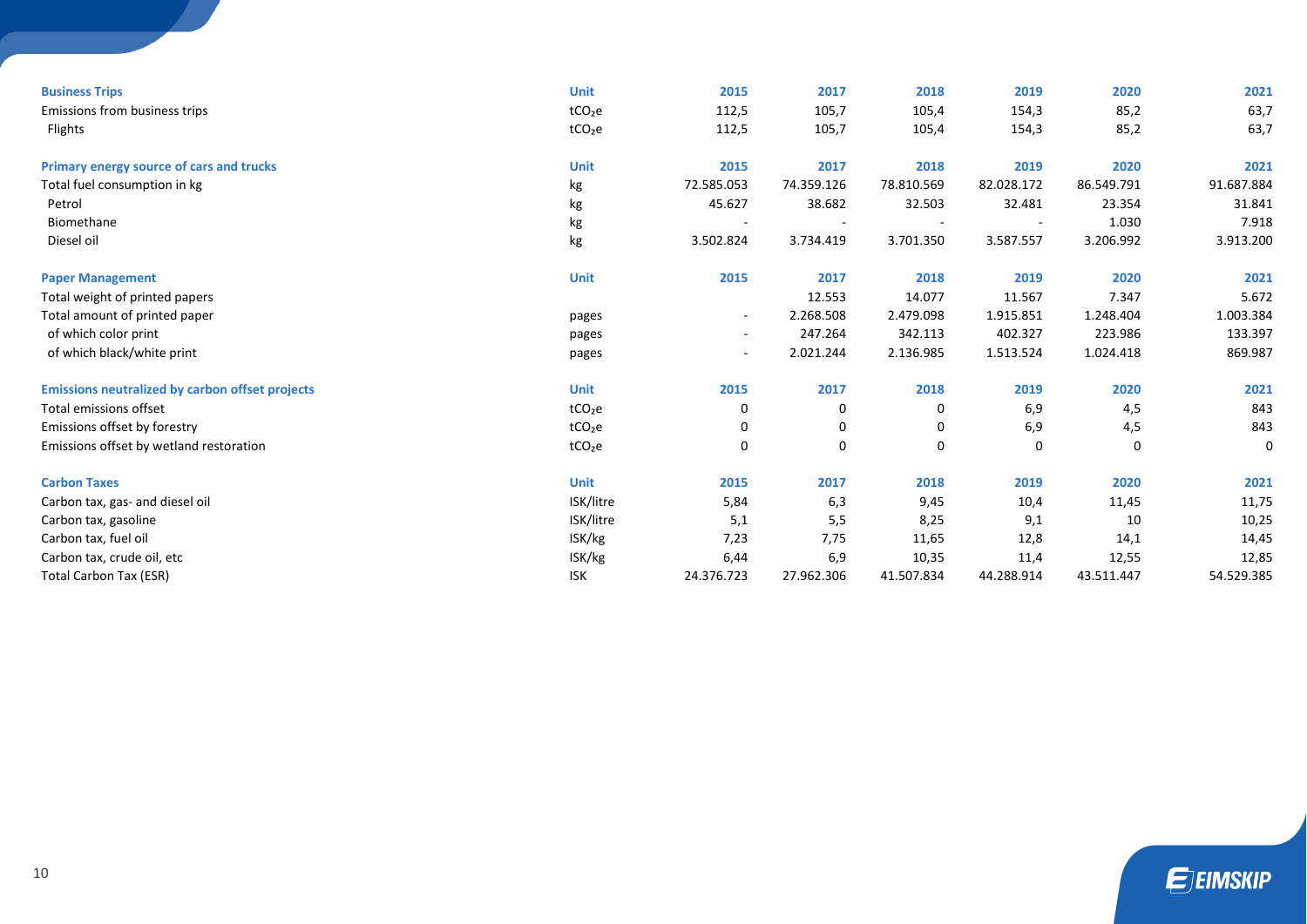# **Environmental Operations Unit 2015 2017 2018 2019 2020 2021** Does your company follow a formal Environmental Policy? yes/no - - Yes Yes Yes Yes Does your company follow specific waste, water, energy, and/or recycling policies? yes/no - - - - - Yes Does your company use a recognized energy management system? yes/no Yes Yes Yes Yes Yes Yes *E7|GRI: 103-2|SASB: General Issue / Waste & Hazardous Materials Management* **Climate oversight Unit 2015 2017 2018 2019 2020 2021** Does your Senior Management Team oversee and/or manage climate-related risks? yes/no example and the state of the state of the state of the state of the state of the state of the Yes Does your Board of Directors oversee and/or manage climate-related risk? ves/no - - - - - - - - - - - - - - -*Nasdaq: E8, E9|GRI: 102-19, 102-20, 102-29, 102-30, 102-31|SASB: General Issue / Business Model Resilience, Systematic Risk Management|TCFD: Governance (Disclosure A/B)* **Climate risk mitigation Unit 2015 2017 2018 2019 2020 2021** *Total annual investment in climate-related infrastructure, resilience, and product*  EUR m

*Nasdaq: E10|UNGC: P9|SASB: General Issue / Physical Impacts of Climate Change, Business Model Resilience|TCFD: Strategy (Disclosure A)*



- - - - - -

*development*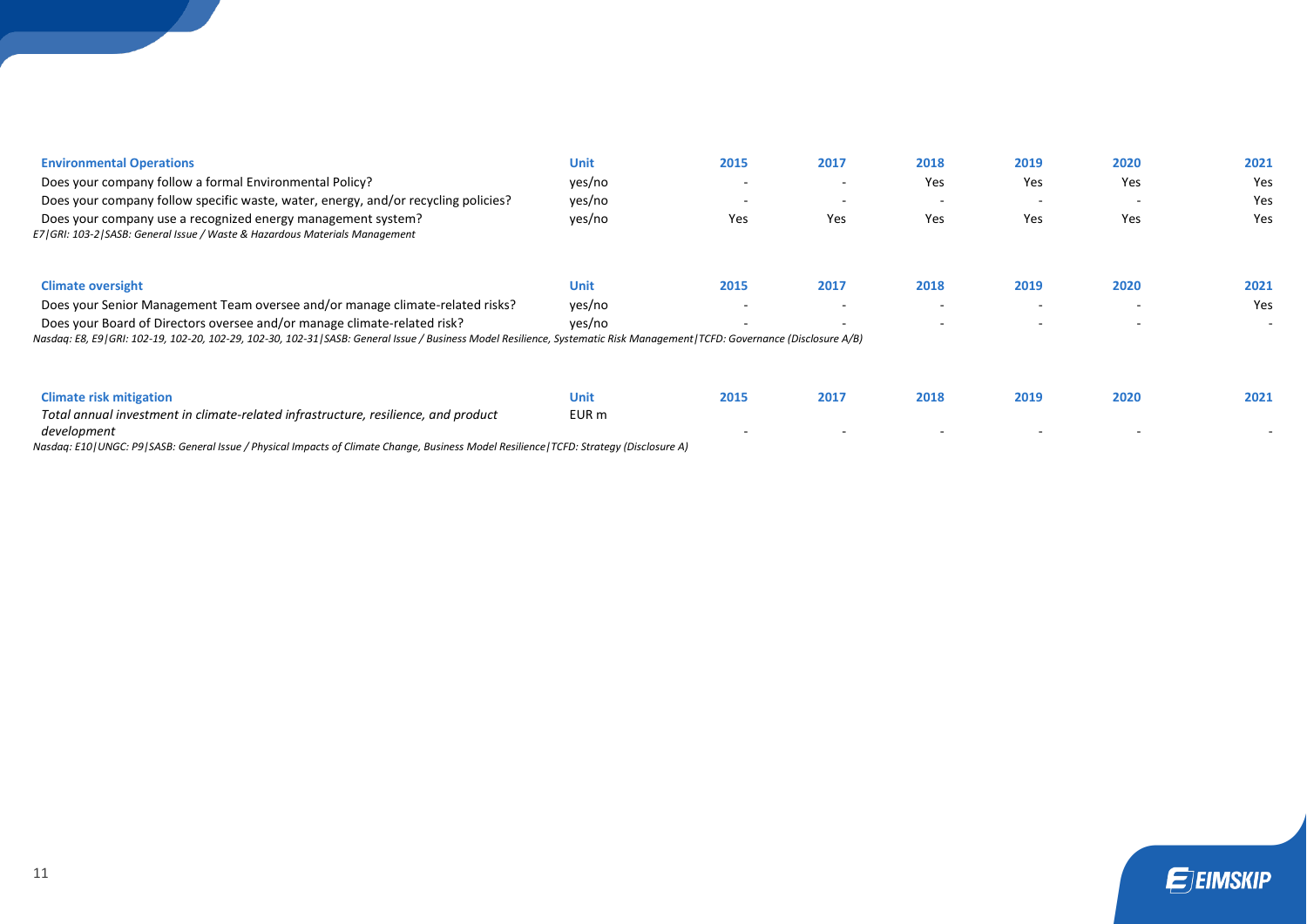# SOCIAL<sup>4</sup>

| <b>CEO Pay Ratio<sup>5</sup></b>                                                              | <b>Unit</b> | 2015                     | 2017                     | 2018                     | 2019                     | 2020   | 2021                     |
|-----------------------------------------------------------------------------------------------|-------------|--------------------------|--------------------------|--------------------------|--------------------------|--------|--------------------------|
| CEO Salary & Bonus (X) to median FTE Salary                                                   | X:1         | 6,3                      | 6,1                      | 6,2                      | 4,6                      | 4,3    | 4,63                     |
| Does your company report this metric in regulatory filings?                                   | yes/no      | $\sim$                   | $\sim$                   | $\blacksquare$           | $\overline{\phantom{a}}$ |        | $\sim$                   |
| S1   UNGC: P6   GRI 102-38                                                                    |             |                          |                          |                          |                          |        |                          |
| <b>Gender Pay Ratio<sup>6</sup></b>                                                           | <b>Unit</b> | 2015                     | 2017                     | 2018                     | 2019                     | 2020   | 2021                     |
| Median total compensation for men (X) to median total compensation for women                  | X:1         | $\overline{\phantom{a}}$ | $\overline{\phantom{a}}$ | $\overline{\phantom{a}}$ | $\sim$                   | $\sim$ | $\overline{\phantom{a}}$ |
| Outcome of equal pay certification - (Iceland)                                                | %           |                          | $\blacksquare$           | $\overline{\phantom{a}}$ | 1,7%                     | 0,7%   | 1,7%                     |
| S2   UNGC: P6   GRI: 405-2   SASB: General Issue / Employee Engagement, Diversity & Inclusion |             |                          |                          |                          |                          |        |                          |
| <b>Employee Turnover<sup>7</sup></b>                                                          | <b>Unit</b> | 2015                     | 2017                     | 2018                     | 2019                     | 2020   | 2021                     |
| <b>Full-time Employees</b>                                                                    |             |                          |                          |                          |                          |        |                          |
| Year-over-year change for full-time employees                                                 | %           | 18,8%                    | 23,3%                    | 24,3%                    | 24,7%                    | 21,4%  | 20,0%                    |
| Dismissal                                                                                     | %           | $\overline{\phantom{a}}$ | $\overline{\phantom{a}}$ | $\sim$                   | $\sim$                   | 7,2%   | 2,8%                     |
| Retirement                                                                                    | %           | $\overline{\phantom{a}}$ | $\overline{\phantom{a}}$ | $\overline{\phantom{a}}$ | $\overline{\phantom{a}}$ | 1,1%   | 1,5%                     |
| Gender                                                                                        |             |                          |                          |                          |                          |        |                          |
| Men                                                                                           | %           |                          |                          | ۰                        | $\sim$                   | 21%    | 20%                      |
| Women                                                                                         | %           |                          | $\sim$                   | $\sim$                   | $\sim$                   | 24%    | 20%                      |
| Age                                                                                           |             |                          |                          |                          |                          |        |                          |
| $20$                                                                                          | %           | $\overline{\phantom{a}}$ | $\blacksquare$           | $\sim$                   | $\overline{\phantom{a}}$ | 29%    | 18%                      |
| 20-29                                                                                         | %           |                          |                          |                          | $\sim$                   | 32%    | 30%                      |
| 30-39                                                                                         | %           |                          |                          |                          | $\overline{\phantom{a}}$ | 19%    | 22%                      |
| 40-49                                                                                         | %           | ٠                        | $\blacksquare$           | $\sim$                   | $\sim$                   | 18%    | 15%                      |
| 50-59                                                                                         | %           | $\overline{\phantom{a}}$ | $\blacksquare$           | $\sim$                   | $\sim$                   | 14%    | 10%                      |
| 60-69                                                                                         | %           |                          |                          |                          | $\sim$                   | 30%    | 28%                      |
| $70+$                                                                                         | %           |                          |                          |                          | $\sim$                   | 100%   | 100%                     |

*S3|UNGC: P6|GRI: 401-1b|SDG: 12|SASB: General Issue / Labor Practices*

 $<sup>4</sup>$  Social includes all Eimskip Employees globally which are 1621</sup>

 $^6$  Equal pay certification has yet to be measured for the whole Eimskip group, this number represents the outcome of the equal pay re-certification for Eimskip Iceland.

<sup>7</sup> Changes in the calculation – From 2015-2019 only employees in Eimskip Iceland and shipping department in Norway &Faroe Islands were included. The calculation for 2020 and 2021 now available for all employees

<sup>&</sup>lt;sup>5</sup> Comparison to FTE Salary in Iceland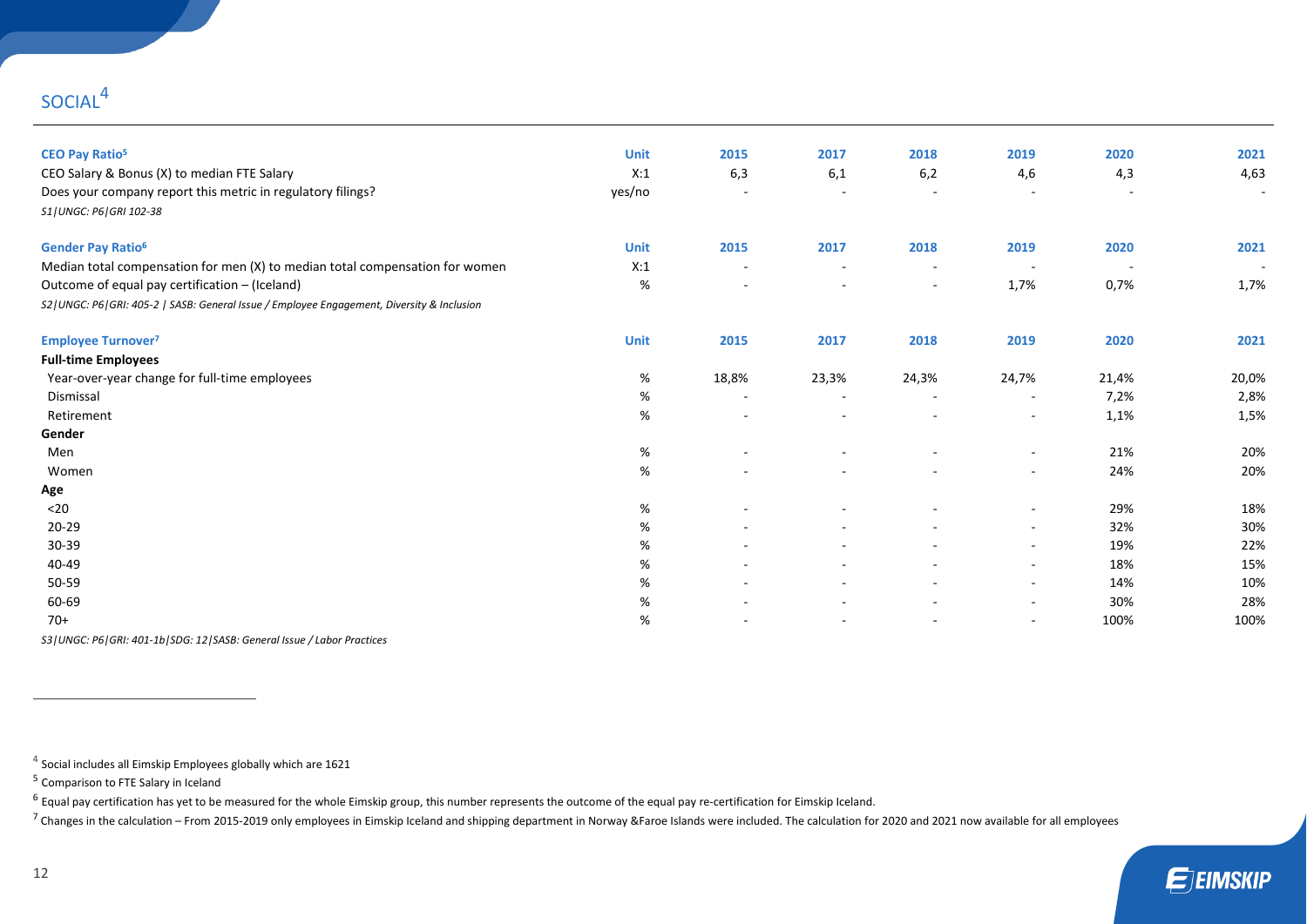| <b>Gender Diversity<sup>8</sup></b>                                                                                                                                                                                                       | Unit        | 2015 | 2017                     | 2018   | 2019                     | 2020 | 2021   |
|-------------------------------------------------------------------------------------------------------------------------------------------------------------------------------------------------------------------------------------------|-------------|------|--------------------------|--------|--------------------------|------|--------|
| <b>Enterprise Headcount</b>                                                                                                                                                                                                               |             |      |                          |        |                          |      |        |
| Percentage of women in enterprise                                                                                                                                                                                                         | %           | 19%  | 20%                      | 20%    | 19%                      | 30%  | 30%    |
| Women                                                                                                                                                                                                                                     | no.         | 160  | 185                      | 180    | 170                      | 472  | 464    |
| Men                                                                                                                                                                                                                                       | no.         | 682  | 730                      | 715    | 716                      | 1092 | 1098   |
| <b>Senior- and Executive-level Positions</b>                                                                                                                                                                                              |             |      |                          |        |                          |      |        |
| Percentage of women in senior- and executive-level positions                                                                                                                                                                              | %           | 20%  | 27%                      | 25%    | 20%                      | 29%  | 29%    |
| Women                                                                                                                                                                                                                                     | no.         | 9    | 17                       | 15     | 13                       | 55   | 51     |
| Men                                                                                                                                                                                                                                       | no.         | 38   | 47                       | 44     | 52                       | 189  | 176    |
| S4   UNGC: P6   GRI: 102-8, 405-1   SASB: General Issue / Employee Engagement, Diversity & Inclusion                                                                                                                                      |             |      |                          |        |                          |      |        |
| S5   GRI: 102-8   UNGC: P6                                                                                                                                                                                                                |             |      |                          |        |                          |      |        |
| <b>Non-Discrimination</b>                                                                                                                                                                                                                 | <b>Unit</b> | 2015 | 2017                     | 2018   | 2019                     | 2020 | 2021   |
| Does your company follow a sexual harassment and/or non-discriminatory policy?<br>S6   UNGC: P6   GRI: 103-2 (see also: GRI 406: Non-Discrimination 2016)   SASB: General Issue / Employee<br>Engagement, Diversity & Inclusion           | yes/no      | Yes  | Yes                      | Yes    | Yes                      | Yes  | Yes    |
| <b>Injury Rate<sup>9</sup></b>                                                                                                                                                                                                            | <b>Unit</b> | 2015 | 2017                     | 2018   | 2019                     | 2020 | 2021   |
| Total number of injuries and fatalities, relative to the total workforce                                                                                                                                                                  | %           | 1%   | 5%                       | 5%     | 5%                       | 6,3% | 3%     |
| S7   GRI: 403-9   SDG: 3   SASB: General Issue / Employee Health & Safety                                                                                                                                                                 |             |      |                          |        |                          |      |        |
| <b>Global Health &amp; Safety</b>                                                                                                                                                                                                         | <b>Unit</b> | 2015 | 2017                     | 2018   | 2019                     | 2020 | 2021   |
| Does your Company publish and follow an occupational health and/or global health &                                                                                                                                                        |             |      |                          |        |                          |      |        |
| safety policy                                                                                                                                                                                                                             | yes/no      | Yes  | Yes                      | Yes    | Yes                      | Yes  | Yes    |
| Total absence from work (X) to total working hours of all employees                                                                                                                                                                       | X:1         |      | $\overline{\phantom{a}}$ | $\sim$ | $\sim$                   |      | $\sim$ |
| Absence from work due to long-term illness (X) to total working hours of all employees                                                                                                                                                    | X:1         |      | ٠                        | $\sim$ | $\overline{\phantom{a}}$ |      |        |
| Absence from work due to short-term illness (X) to total working hours of all employees<br>S8   GRI: 103-2 (See also: GRI 403: Occupational Health & Safety 2018)   SDG: 3   SASB: General Issue /<br><b>Employee Health &amp; Safety</b> | X:1         |      |                          |        |                          |      |        |

 $^8$  Changes in the calculation – From 2015-2019 only employees in Eimskip Iceland and shipping department in Norway &Faroe Islands were included. Calculation for 2020 and 2021 now available for all employees  $^9$  Changes in the calculation – From 2015-2019 only employees in Eimskip Iceland and shipping department in Norway &Faroe Islands were included. Calculation for 2020 and 2021 now available for all employees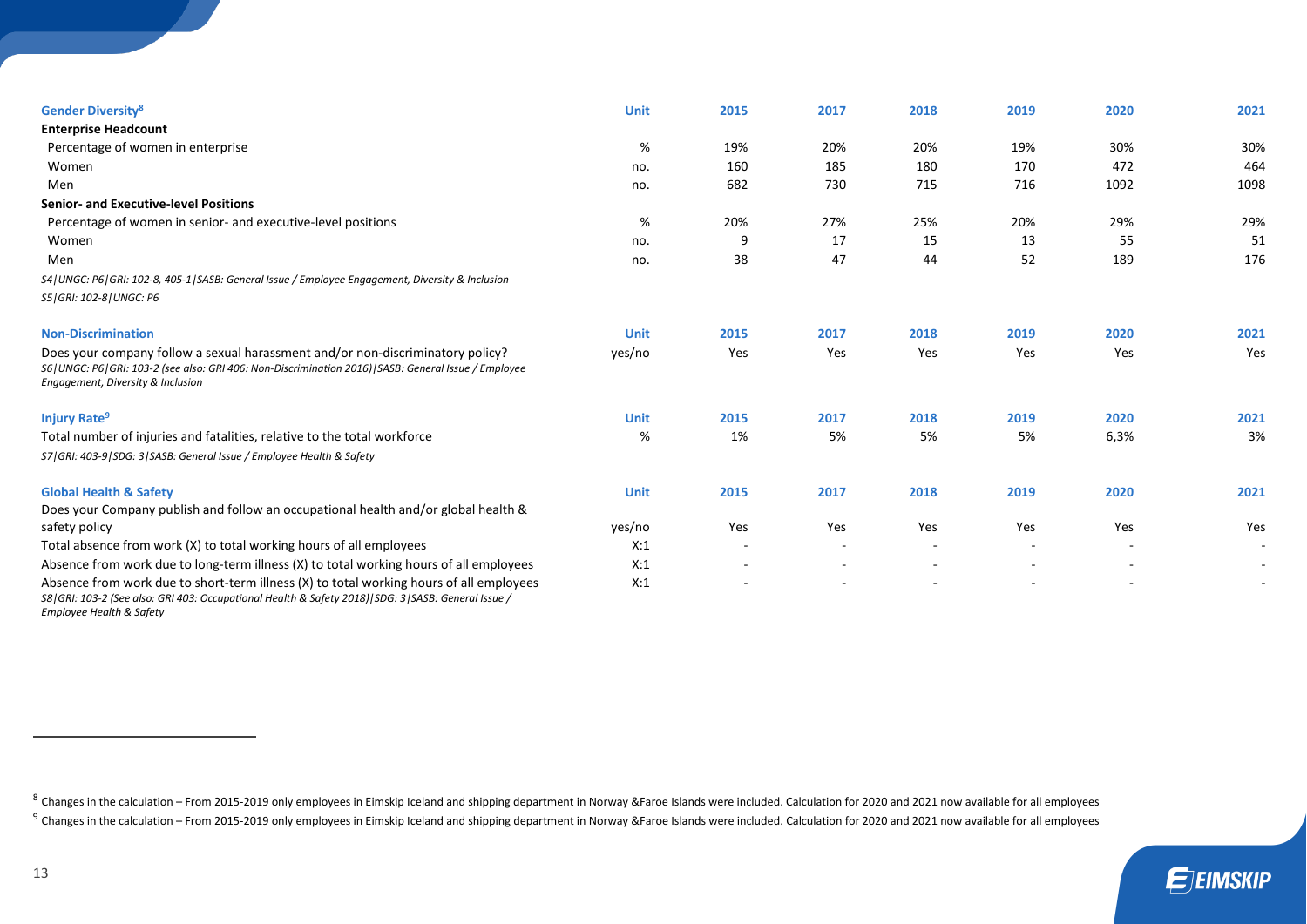| <b>Child &amp; Forced Labor</b><br>Does your company follow a child labor policy?<br>Does your company follow a forced labor policy?<br>If yes, do your child and/or forced labor policy cover suppliers and vendors? <sup>10</sup><br>S9 (GRI: 103-2 (See also: GRI 408: Child Labor 2016, GRI 409: Forced or Compulsory Labor, and GRI 414:<br>Supplier Social Assessment 2016)   UNGC: P4, P5   SDG: 8   SASB: General Issue / Labor Practices | <b>Unit</b><br>yes/no<br>yes/no<br>yes/no | 2015                                   | 2017       | 2018<br>Yes<br>Yes<br>$\sim$ | 2019<br>Yes<br>Yes<br>$\sim$ | 2020<br>Yes<br>Yes<br>$\overline{\phantom{a}}$ | 2021<br>Yes<br>Yes<br>Yes |
|---------------------------------------------------------------------------------------------------------------------------------------------------------------------------------------------------------------------------------------------------------------------------------------------------------------------------------------------------------------------------------------------------------------------------------------------------|-------------------------------------------|----------------------------------------|------------|------------------------------|------------------------------|------------------------------------------------|---------------------------|
| <b>Human Rights</b><br>Does your company publish and follow a human rights policy?<br>If yes, does your human rights policy cover suppliers and vendors?                                                                                                                                                                                                                                                                                          | <b>Unit</b><br>yes/no<br>yes/no           | 2015<br>No<br>$\overline{\phantom{0}}$ | 2017<br>No | 2018<br>Yes<br>. .           | 2019<br>Yes                  | 2020<br>Yes<br>$\overline{\phantom{a}}$        | 2021<br>Yes<br>Yes        |

*S10|GRI: 103-2 (See also: GRI 412: Human Rights Assessment 2016 & GRI 414: Supplier Social Assessment 2016)|UNGC: P1, P2|SDG: 4, 10, 16| SASB: General Issue / Human Rights & Community Relations*

 $10$  Published on www.eimskip.com

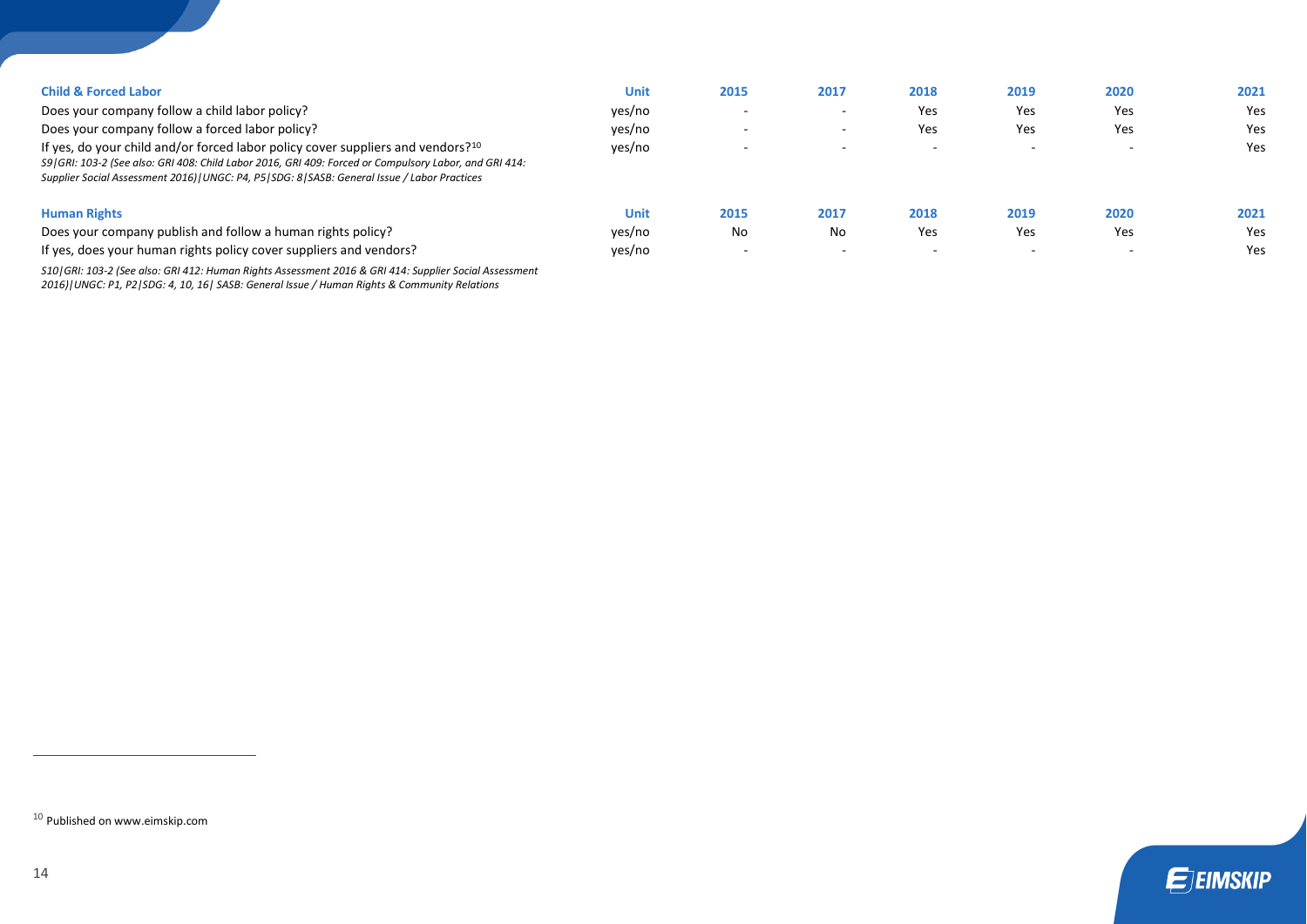# **Governance**

| <b>Board Diversity</b>                                                                                                                                                                                                                                          | <b>Unit</b> | 2015                     | 2017 | 2018   | 2019  | 2020  | 2021 |
|-----------------------------------------------------------------------------------------------------------------------------------------------------------------------------------------------------------------------------------------------------------------|-------------|--------------------------|------|--------|-------|-------|------|
| Total board seats occupied by women (as compared to men)                                                                                                                                                                                                        | %           | 40%                      | 40%  | 60%    | 40%   | 40%   | 60%  |
| Committee chairs occupied by women (as compared to men)<br>G1   GRI 405-1   SDG: 10   SASB: General Issue / Employee Engagement, Diversity & Inclusion (See also: SASB<br><b>Industry Standards)</b>                                                            | %           | $\overline{\phantom{a}}$ |      | $\sim$ | 33,3% | 33,3% | 0%   |
| <b>Board Independence</b>                                                                                                                                                                                                                                       | <b>Unit</b> | 2015                     | 2017 | 2018   | 2019  | 2020  | 2021 |
| Does the company prohibit the CEO from serving as board chair?                                                                                                                                                                                                  | yes/no      | Yes                      | Yes  | Yes    | Yes   | Yes   | Yes  |
| Total board seats occupied by independents                                                                                                                                                                                                                      | %           | 80%                      | 80%  | 80%    | 60%   | 80%   | 80%  |
| G2   GRI: 102-23, 102-22                                                                                                                                                                                                                                        |             |                          |      |        |       |       |      |
| <b>Incentivized Pay</b>                                                                                                                                                                                                                                         | <b>Unit</b> | 2015                     | 2017 | 2018   | 2019  | 2020  | 2021 |
| Are executives formally incentivized to perform on sustainability                                                                                                                                                                                               | yes/no      |                          | No   | No     | No    | No    | No   |
| G3   GRI: 102-35                                                                                                                                                                                                                                                |             |                          |      |        |       |       |      |
| <b>Collective Bargaining</b> 11<br>Total enterprise headcount covered by collective bargaining agreements (X) to the total                                                                                                                                      | <b>Unit</b> | 2015                     | 2017 | 2018   | 2019  | 2020  | 2021 |
| employee population                                                                                                                                                                                                                                             | %           | 100                      | 100  | 100    | 100   | 100   | 100  |
| G4   UNGC: P3   SDG: 8   GRI: 102-41   SASB: General Issue / Labor Practices (See also: SASB Industry Standards)                                                                                                                                                |             |                          |      |        |       |       |      |
| Supplier Code of Conduct <sup>12</sup>                                                                                                                                                                                                                          | <b>Unit</b> | 2015                     | 2017 | 2018   | 2019  | 2020  | 2021 |
| Are your vendors or suppliers required to follow a Code of Conduct                                                                                                                                                                                              | yes/no      | No                       | No   | No     | No    | No    | Yes  |
| If yes, what percentage of your suppliers have formally certified their compliance with the                                                                                                                                                                     |             |                          |      |        |       |       |      |
| code<br>G5   UNGC: P2, P3, P4, P8   GRI: 102-16, 103-2 (See also: GRI 308: Supplier Environmental Assessment 2016 &<br>GRI 414: Supplier Social Assessment 2016   SDG: 12   SASB General Issue / Supply Chain Management (See<br>also: SASB Industry Standards) | %           |                          |      |        |       |       |      |
| <b>Ethics &amp; Anti-Corruption</b>                                                                                                                                                                                                                             | <b>Unit</b> | 2015                     | 2017 | 2018   | 2019  | 2020  | 2021 |

**E**JEIMSKIP

<sup>11</sup> Applies only to Iceland

<sup>12</sup> Policy published on Company's website [www.eimskip.com,](http://www.eimskip.com/) , implementation in process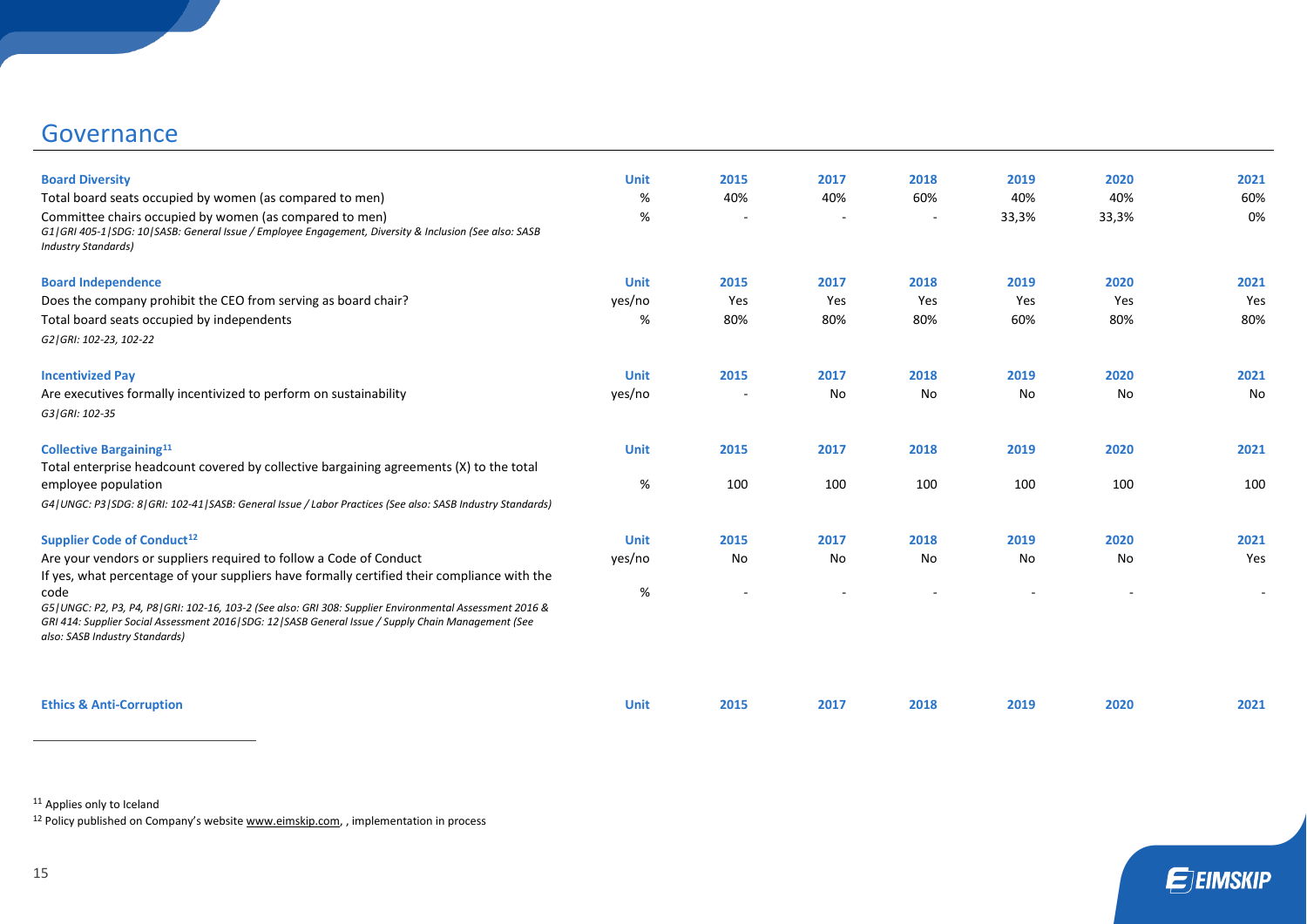| Does your company follow an Ethics and/or Anti-Corruption policy?                                                                                                                                    | yes/no      | Yes                      | Yes  | Yes  | Yes  | Yes        | Yes  |
|------------------------------------------------------------------------------------------------------------------------------------------------------------------------------------------------------|-------------|--------------------------|------|------|------|------------|------|
| If yes, what percentage of your workforce has formally certified its compliance with the<br>policy?                                                                                                  | %           |                          |      |      |      |            |      |
| G6   UNGC: P10   SDG: 16   GRI: 102-16, 103-2 (See also: GRI 205: Anti-Corruption 2016)                                                                                                              |             |                          |      |      |      |            |      |
| <b>Data Privacy</b>                                                                                                                                                                                  | <b>Unit</b> | 2015                     | 2017 | 2018 | 2019 | 2020       | 2021 |
| Does your company follow a Data Privacy policy?                                                                                                                                                      | yes/no      | No                       | No   | Yes  | Yes  | Yes        | Yes  |
| Has your company taken steps to comply with GDPR rules?<br>G7   GRI: 418 Customer Privacy 2016   SASB: General Issue / Customer Privacy, Data Security (See also: SASB<br><b>Industry Standards)</b> | yes/no      |                          | No   | Yes  | Yes  | Yes        | Yes  |
| <b>ESG Reporting</b>                                                                                                                                                                                 | <b>Unit</b> | 2015                     | 2017 | 2018 | 2019 | 2020       | 2021 |
| Does your company publish a sustainability report?                                                                                                                                                   | yes/no      | No                       | No   | Yes  | Yes  | Yes        | Yes  |
| Is sustainability data included in your regulatory filings?<br>G8   UNGC: P8                                                                                                                         | yes/no      | No                       | No   | Yes  | Yes  | <b>Yes</b> | Yes  |
| <b>Disclosure Practices</b>                                                                                                                                                                          | <b>Unit</b> | 2015                     | 2017 | 2018 | 2019 | 2020       | 2021 |
| Does your company provide sustainability data to sustainability reporting frameworks?                                                                                                                | yes/no      |                          | Yes  | Yes  | Yes  | Yes        | Yes  |
| Does your company focus on specific UN Sustainable Development Goals (SDGs)?                                                                                                                         | yes/no      | $\overline{\phantom{a}}$ | Yes  | Yes  | Yes  | Yes        | Yes  |
| Does your company set targets and report progress on the UN SDGs?<br>G9   UNGC: P8                                                                                                                   | yes/no      |                          |      |      |      |            |      |
| <b>External Assurance</b>                                                                                                                                                                            | <b>Unit</b> | 2015                     | 2017 | 2018 | 2019 | 2020       | 2021 |
| Are your sustainability disclosures assured or validated by a third party?<br>C: P8   GRI: 102-56                                                                                                    | yes/no      | Yes                      | Yes  | Yes  | Yes  | Yes        | Yes  |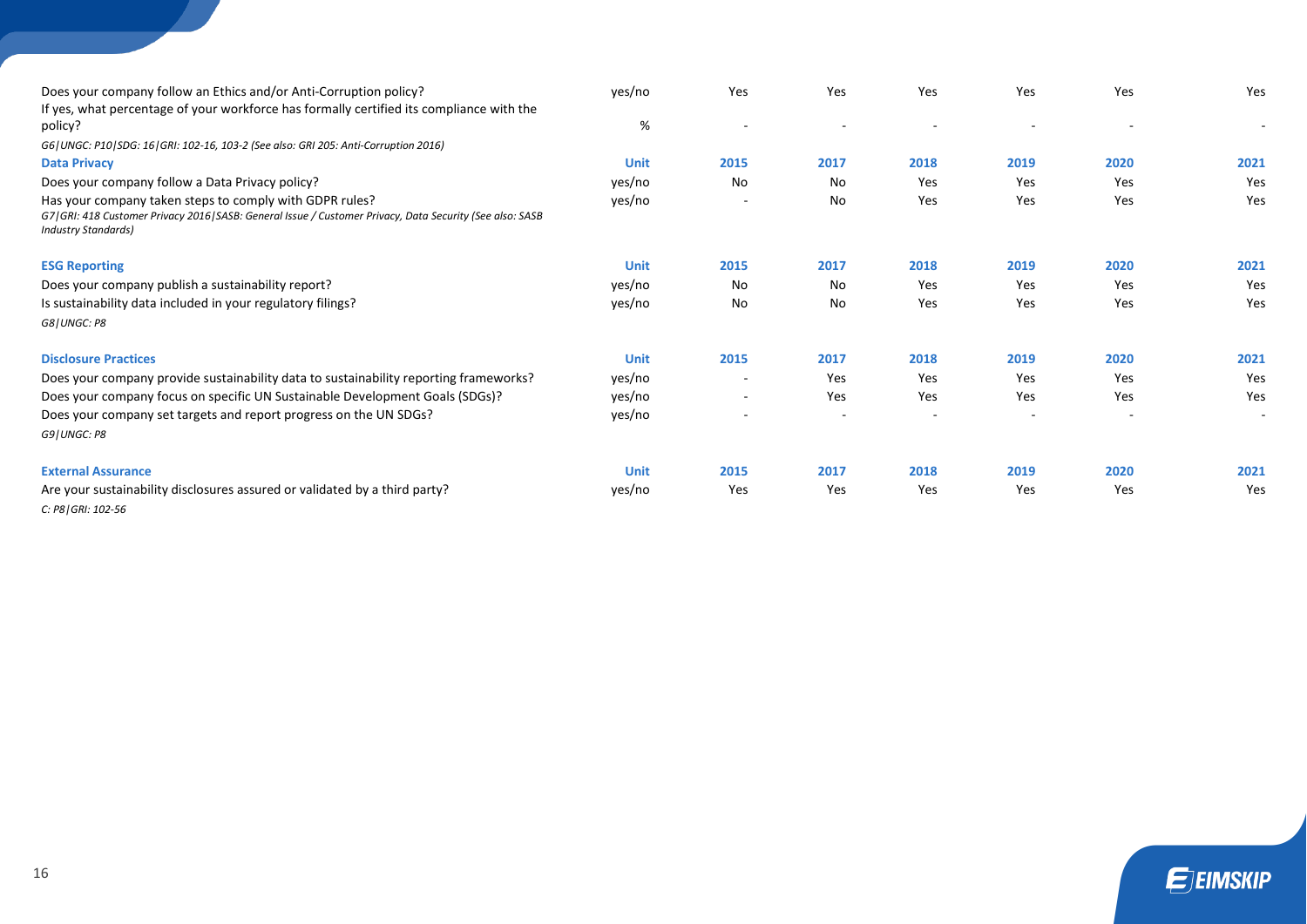# METHODOLOGY

The calculation methods, constants, and the statement are based on the Greenhouse Gas (GHG) Protocol, which is a standardized methodology used to calculate the environmental footprint of both companies and organizations.

# **Direct & Indirect GHG Emissions**

The GHG Protocol divides emissions into three scopes to effectively set boundaries between direct and indirect emissions:

- Scope 1 accounts for direct GHG emissions from a company's operations. Direct emissions occur from sources that are owned or controlled by the company.
- Scope 2 accounts for indirect GHG emissions relating to electricity consumption, heating, and cooling. Emissions of this type do not occur within the organizational boundaries of the company and are therefore considered to be indirect.
- Scope 3 accounts for indirect GHG emissions from Eimskip's value chain.

The GHG emissions are reported in tonnes CO2 equivalents (tCO2e). CO2 equivalents is a quantity that describes, for a given mixture and amount of GHG, the amount of CO2 that would have the same global warming potential (GWP), i.e. the ability of a gas to trap heat in the atmosphere when measured over the timescale of 100 years. Methane CH4 does for example have a global warming potential of about 25 CO2e and nitrous oxide N2O of around 298 CO2e. The statement, therefore, reports all greenhouse gas emissions in tonnes CO2e.